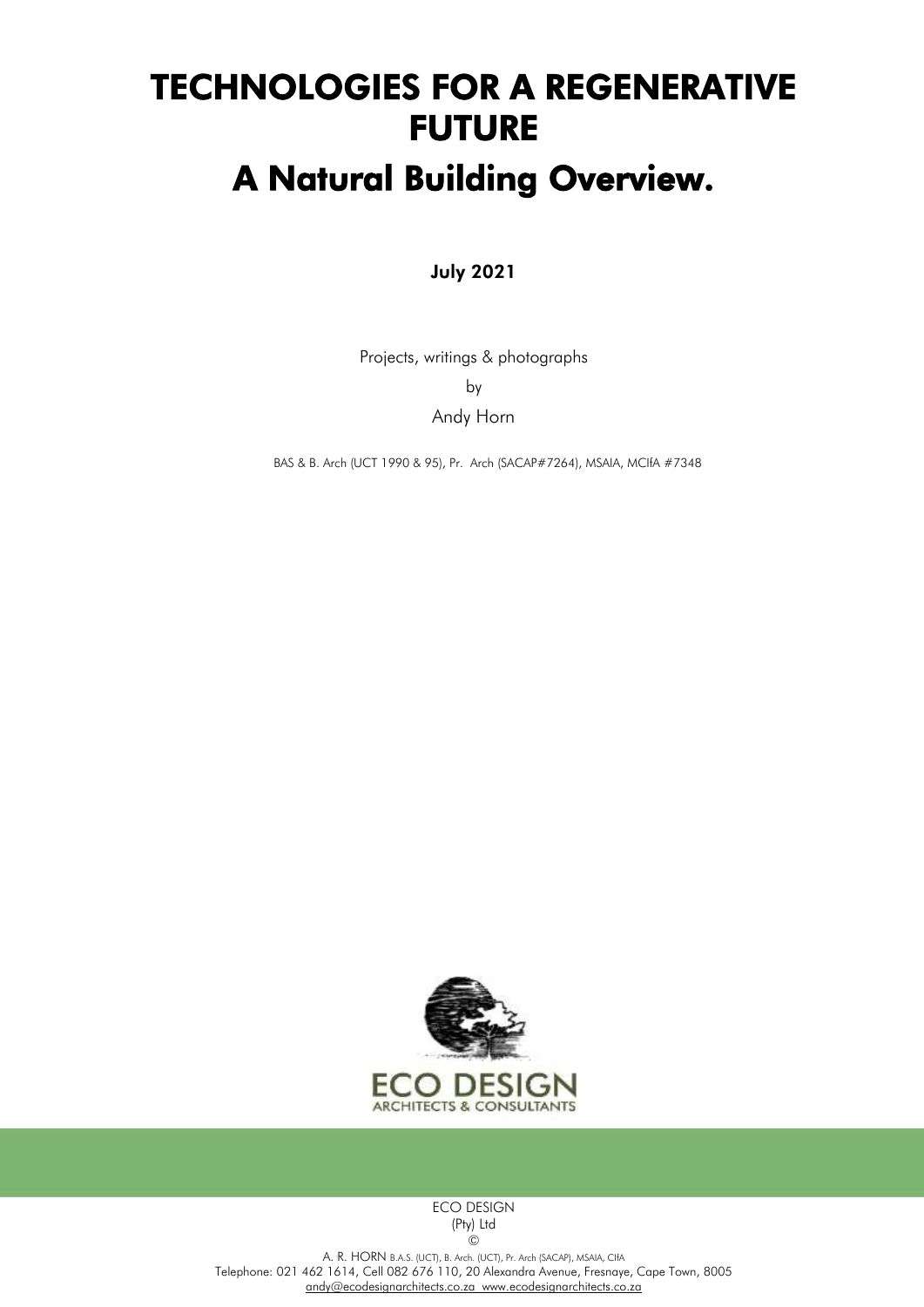







#### Local Pole Harvesting for Framed Construction & Roof Structures & Ecological timber preservation methods Background:

- Poles have been used in construction for millennia.
- Generally timber poles are a readily available renewable natural resource that can be found across the country.
- Timber poles are a very low embodied energy structural material and as with all timber, act as act tas a sequester carbon from the atmosphere.
- Poles can be coppiced and will re-grow in a few years, depending on the species.
- Most of the exotic "alien" tree species are highly suitable for construction purposes. Rather than being considered as a rapidly renewable resource, the use of which helps sequestrate carbon from the atmosphere, the Department of Water Affairs and Forestry through it's "Working for Water" programme treat this resource as unwanted pest to be cut down and poisoned with Glyphosate.

#### Benefits:

- There is a high level of skills available as pole technology is widely used, both in the informal and formal construction sectors.
- Pole harvesting and treatment not only creates local jobs but also assists in the attempt to get rid of invasive aliens. Therefore the resource is sustainable and assists in the local environment / community upliftment and empowerment.
- With boron treatment, poles can be treated and used while still wet, unlike sawn timbers.
- Non-toxic buildings interiors.
- Sparing environmental damage caused by common chemical insecticide based preservatives
- Can cure the timber with its bark on when moon phase harvesting.
- Technical Information:
- Poles are 21/2 times stronger than sawn timber per unit volume.
- Timber poles require a minimum of processing and can be treated on-site with non-toxic treatment methods using boron or otherwise zero cost biodynamic/moon-phase harvesting.
- Poles generally grow quickly and can be harvested in  $2 5$  years.

## Company Track record/examples of work:

- House Olivier, Kromme Valley Farm Clan William, 2019
- Alterations & Additions to House Bezuidenhout Pinelands, Cape Town, 2012– 2013
- House Ashmole Stellenbosch 2009 2010
- Mamre Heritage Revitalization Project Phase II & III, Mamre, Cape Province, 2008-2010
- House Morris, Barrydale, the Karoo, 2008
- House Alblas McGreggor, Western Cape, 2007
- House Samner Ivey Hout Bay, Cape Town, 2007
- House Sidler Sunset Beach Cape Town, 2006
- Upgrade of Nieuwoudtville Caravan Park, Namaqualand 2004-2007– Won Silver 2005 in the Holcim Awards for Sustainable Construction in the Africa & Middle East region.
- House McConnel Betty's Bay, Western Cape, 2005
- House Brodie Scarbourgh, Cape Peninsular 2004
- Community Educare Centre for Flower Valley Conservation Trust, Gansbaai, Western Cape, 2002
- Mud Gallery R62 Barrydale, the Karoo, 2001
- The Backpack & Africa Travel Centre Tamboerskloof, Cape Town 2001
- House Patience Greyton, Western Cape, 2002
- House Salters Teslaarsdal, Western Cape, 1999.
- House Prinsloo Elands Bay, West Coast,1998.
- Alliance Francaise Cultural Centre Cape Town 1997 (Project Architect for ACG Architects)

ECO DESIGN (Pty) Ltd ©

A. R. HORN B.A.S. (UCT), B. Arch. (UCT), Pr. Arch (SACAP), MSAIA, CIfA

Telephone: 021 462 1614, Cell 082 676 110, 20 Alexandra Avenue, Fresnaye, Cape Town, 8005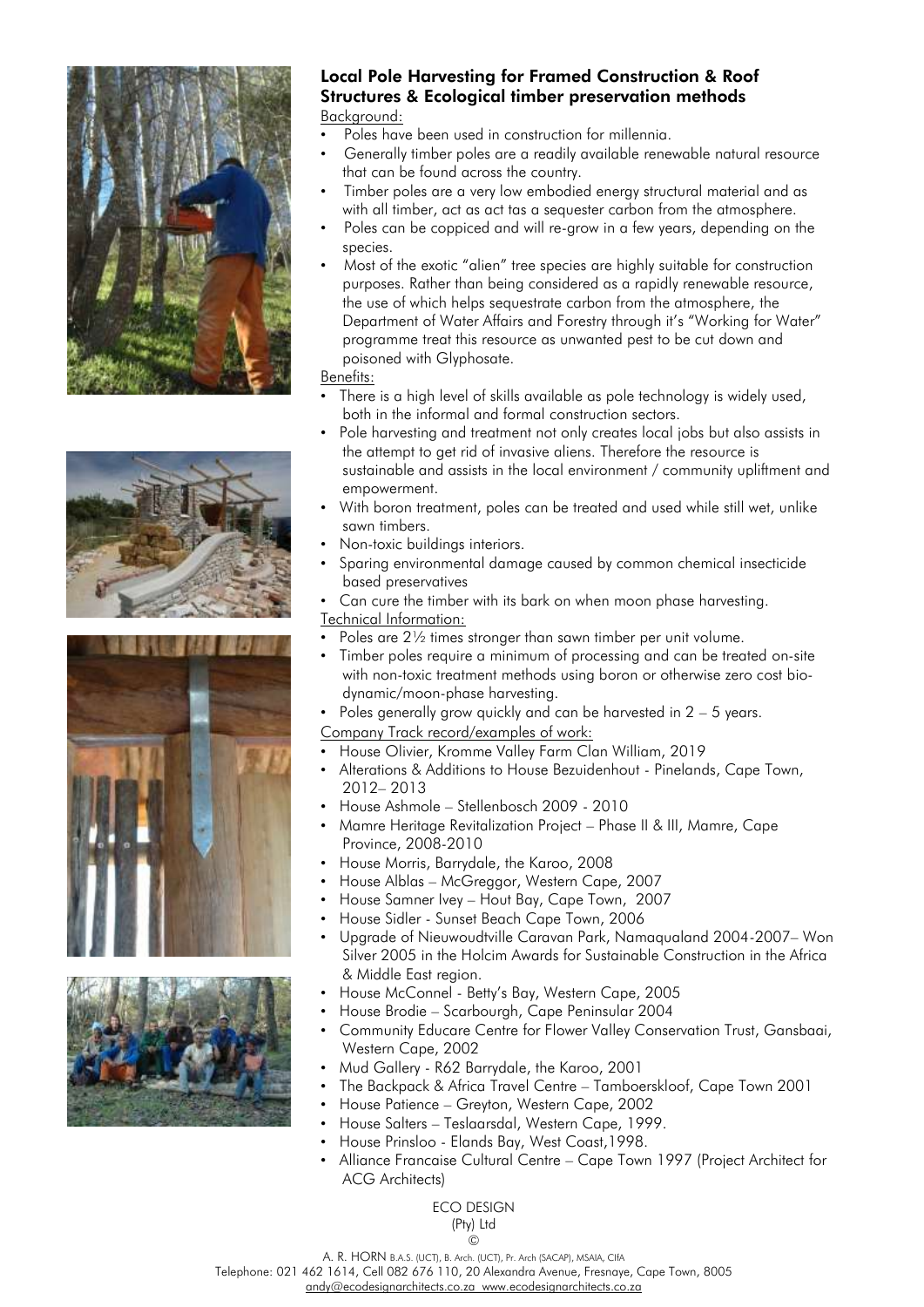





## Rubble Trench Foundations

Background:

- Was used by famous American Architect Frank Lloyd Wright in the design of low cost earthquake proof foundations.
- Is commonly used for railway track construction.
- Gravel and Recycled brick / rubble is sourced from dumpsites, cleaned and sorted to use in rubble trench foundations.

#### Benefits:

- Is a use of local "free" material.
- Can contribute to environmental clean-ups, as building rubble is often dumped illegally.
- Helps to reduce landfill at municipal waste sites.
- Helps in creating addition work on site.
- This construction method eliminates min 75% of concrete typically used in foundation design. Note that:
	- Concrete production is harmful to the environment and is said to be responsible for between 5 -8% of greenhouse gases.
	- Concrete is a costly material.

Technical information:

- The rubble trench is filled with smaller rubble/gravel around a filtering drain pipe at the bottom of the foundation, followed with larger pieces packed firmly ready to form the base of the wall.
- Is suitable for a wide variety of soils including clay soils, but its use would still be subject to the specific design and on-site conditions.
- Once one has sourced and cleaned the rubble, it is a very fast way to construct ones foundations.

Company Track record/examples of work:

- House Mendel, Hout Bay, Cape Town, 2021
- Staff houses, Stanford Valley Farm, Western Cape, 2008
- Upgrade of Nieuwoudtville Caravan Park, Namaqualand, 2004- 2007, which won Silver 2005 in the Holcim Awards for Sustainable Construction in the Africa Middle East region
- House Perry 2007 in Masipumalele informal settlement, Cape Town

A. R. HORN B.A.S. (UCT), B. Arch. (UCT), Pr. Arch (SACAP), MSAIA, CIfA Telephone: 021 462 1614, Cell 082 676 110, 20 Alexandra Avenue, Fresnaye, Cape Town, 8005 [andy@ecodesignarchitects.co.za](mailto:andy@ecodesignarchitects.co.za) [www.ecodesignarchitects.co.za](http://www.ecodesignarchitects.co.za/)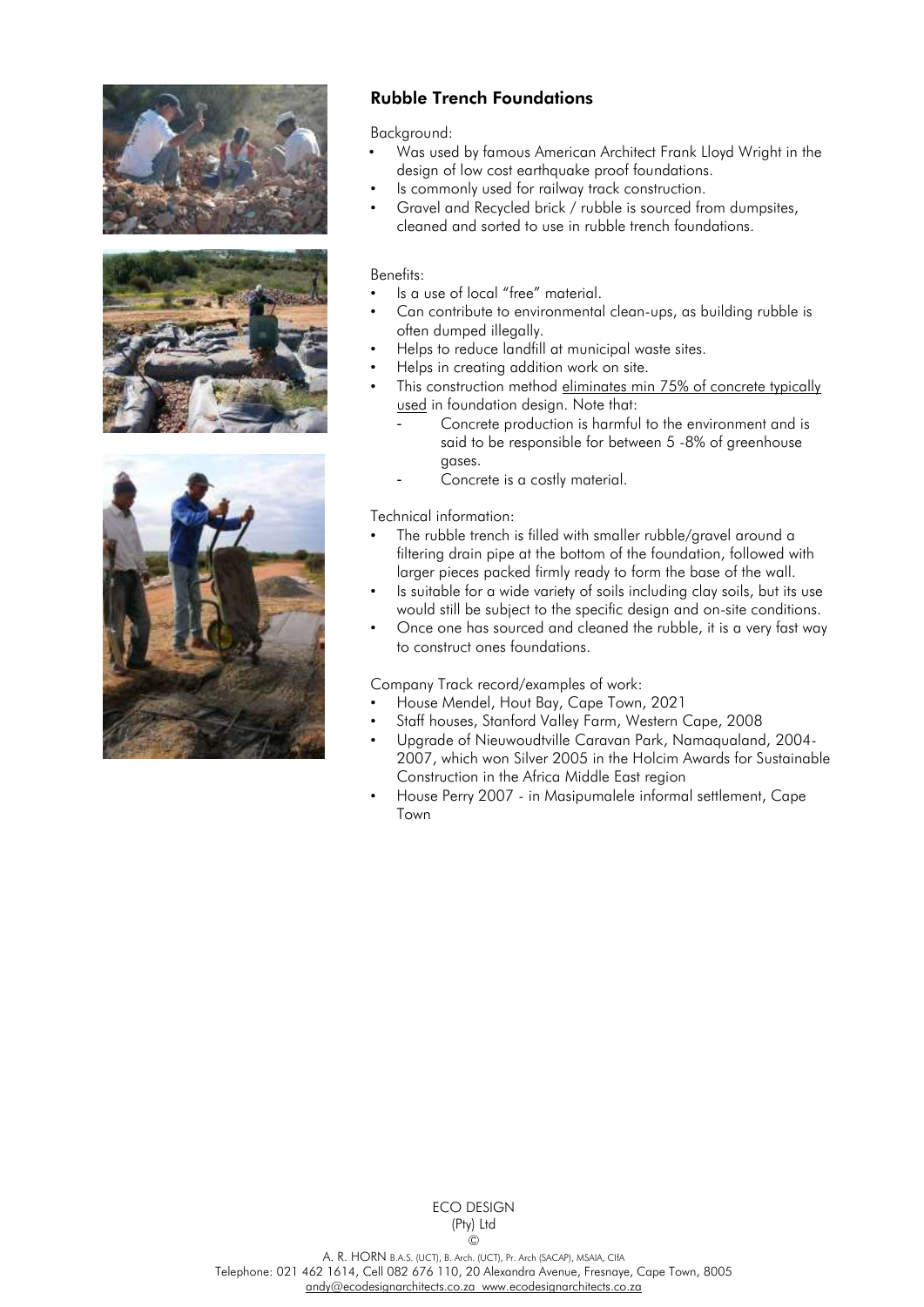





## Earth Floors

Background:

- Earth floors of various designs and applications can be found throughout history.
- Locally earth floors were used by early settlers where timber could not be sourced or afforded.
- Local vernacular architectures still use earth floors.

#### Benefits:

- If well-built can provide viable warmer alternative to concrete using local materials.
- Earth floors provide excellent thermal comfort to building interiors.
- Can be easily repaired.

#### Technical information:

Ground Slab construction:

- Adobe bricks or cast clay slabs are laid on a thick bed of gravel.
- Then various layers of earth, straw, dung and sometimes lime is used to screed over.
- Normally sealed by burnishing with mix of beeswax and linseed oil, casein.
- Good perimeter french drains are advised to divert all moisture.
- Vulnerable in floods.
- Easily damaged, but also easily and inexpensively repaired.

#### First Floor Construction:

- There are many variations of this construction.
- Typically a slab of clay straw is laid on criss-cross layers of reeds and bamboo or timber ceilings spanning between timber rafters.
- Earth bricks can be used forming mini vaults between rafter supports.

Company Track record/examples of work:

- OR Tambo Narrative & Enviro Centre Leeupan, Johannesburg, 2010 - 2011
- Mamre Info Centre Project, Mamre Western Cape, 2010, first floor construction.
- House Davids, Zeekovlei, Cape Town, 2000

ECO DESIGN (Pty) Ltd  $\odot$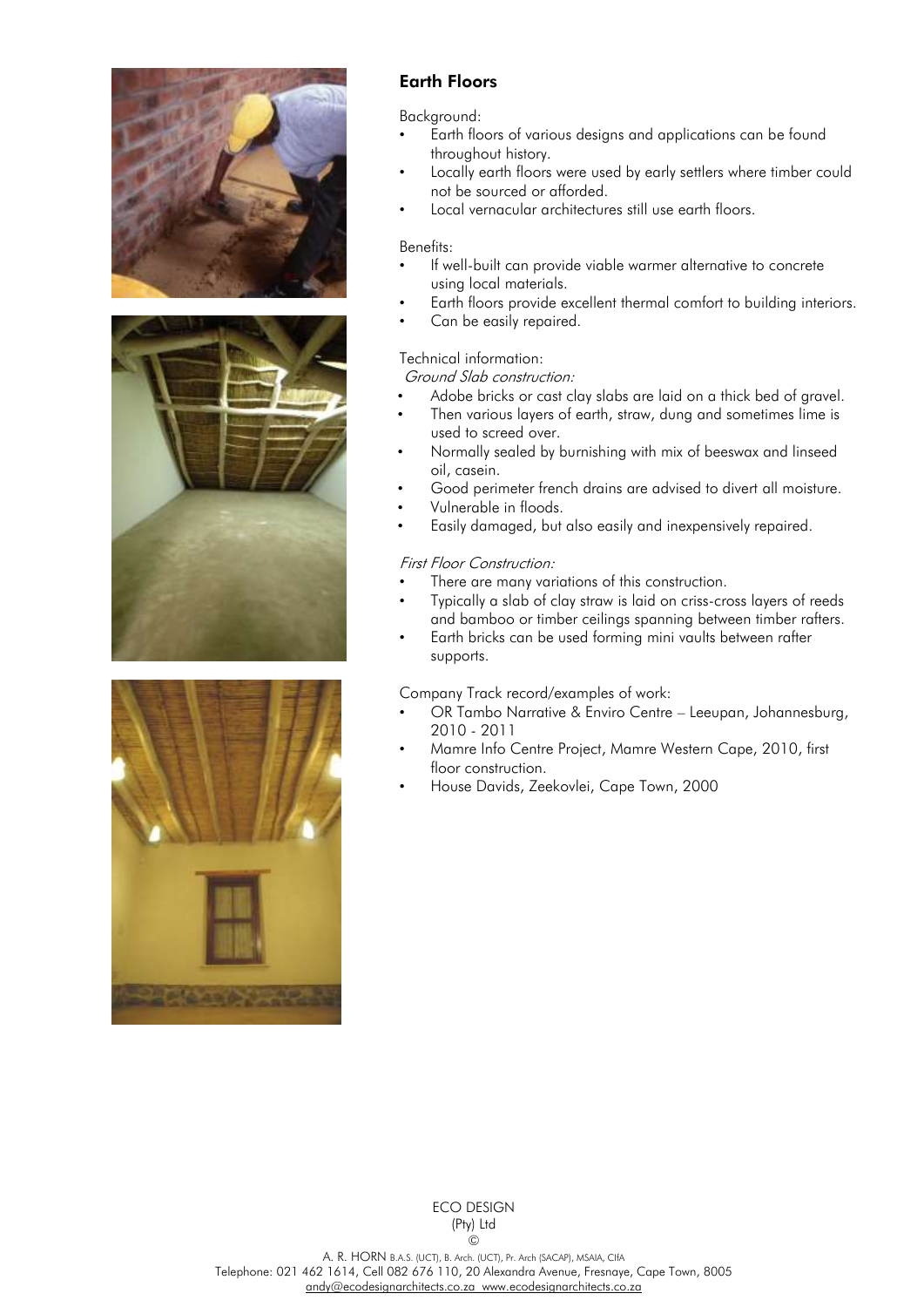









## Stone Construction

Background:

- Some of the earth's oldest structures are constructed of stone
- Local stone is collected and sourced from farms, road cuttings, quarries etc, stone is cut and sorted using local labour.
- This building technique supports skills transfers and entrepreneur initiatives.

#### Benefits:

- The material can often be sourced from one's local environment.
- It is usually extremely durable and a very low maintenance material.
- With the correct skills, it can be built without the use of cement.
- Aesthetically very pleasing and ages very well.

Technical Information:

- Properly built stone is an extremely durable material.
- Stone has a high thermal mass, which can be used to buffer the extremes of temperature.

Company Track record/examples of work

- House Olivier, Kromme Valley Farm Clan William, 2019
- OR Tambo Narrative & Enviro Centre Leeupan, Johannesburg, 2010 - 2012
- House Eglin, 2009 2011, Gqnube Green Eco Village, East London
- Mamre Tourism Information Centre, Mamre, Western Cape, 2009 – 2010
- House Morris, Barrydale, the Karoo, 2008
- 7 Fountains Primary School, Shyamaya Township, Kokstad, Kwa-Zulu Natal, 2007
- Upgrade of Nieuwoudteville Caravan Park 2004-2007, Namaqualand – Won silver 2005 in the Holcim Awards for sustainable Construction in the Africa Middle East region.
- House McConnel Betty's Bay, Western Cape, 2005
- House Brodie Scarbourgh, Cape Peninsular, 2003
- Mud Gallery R62 Barrydale, the Karoo, 2001
- House Patience Greyton, cape Province, 2002
- House Salters Teslaarsdal, Western Cape, 1999
- House Prinsloo Elands Bay, Cape West Coast,1998

ECO DESIGN (Pty) Ltd  $\odot$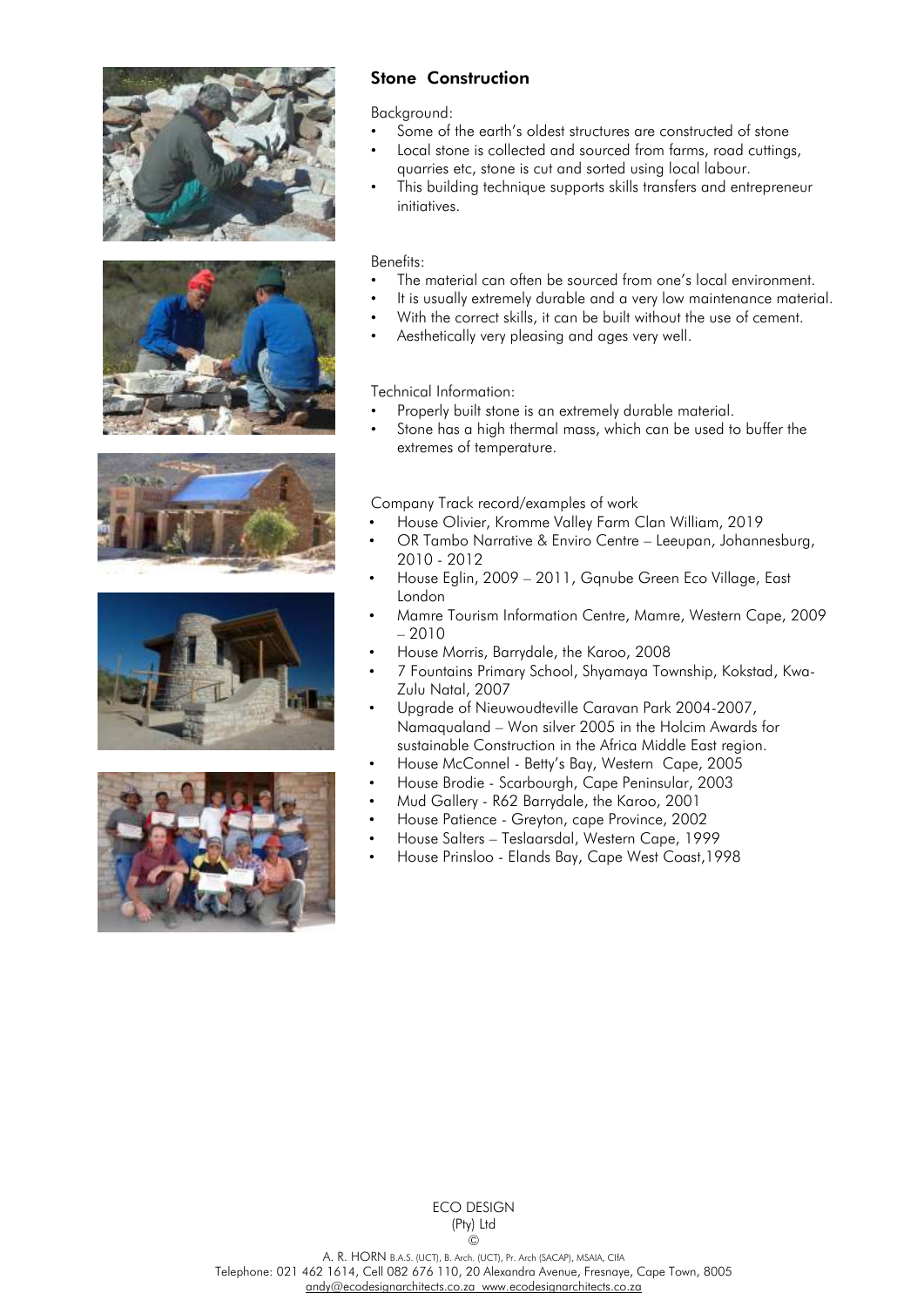





## Urbanite Construction

Background:

- Just like stone construction, except one uses chunks of old waste concrete
- Local urbanite is collected and sourced from demolition and dump sites. The urbanite can be broken up and sorted using locally sourced unskilled labour.
- This building technique supports skills transfers and entrepreneur initiatives.

#### Benefits:

- Minimizes the use of new concrete.
- Is a very low maintenance material.
- Aesthetically pleasing and ages very well, looking like stone of first appearance.
- Can be used to clean up the environment, by harvesting urbanite from illegal dumps.
- Reduces the amount of waste going into landfill sites and reduces and can help to clean up illegal dumping in the environment
- Turns waste into a resource.
- Similarly to stone, it will have a high thermal mass, which can be used to buffer the extremes of temperature.
- Can be used to create extra jobs at a local level.

#### Technical Information:

- Properly built urbanite is an extremely durable material.
- Urbanite has a high thermal mass, which can be used to buffer the extremes of temperature.

#### Company Track record/examples of work:

- Alterations & Additions to House Bezuidenhout Pinelands, Cape Town, 2012– 2013
- OR Tambo Narrative & Enviro Centre consulting, Leeupan, Johannesburg, 2011 - 2012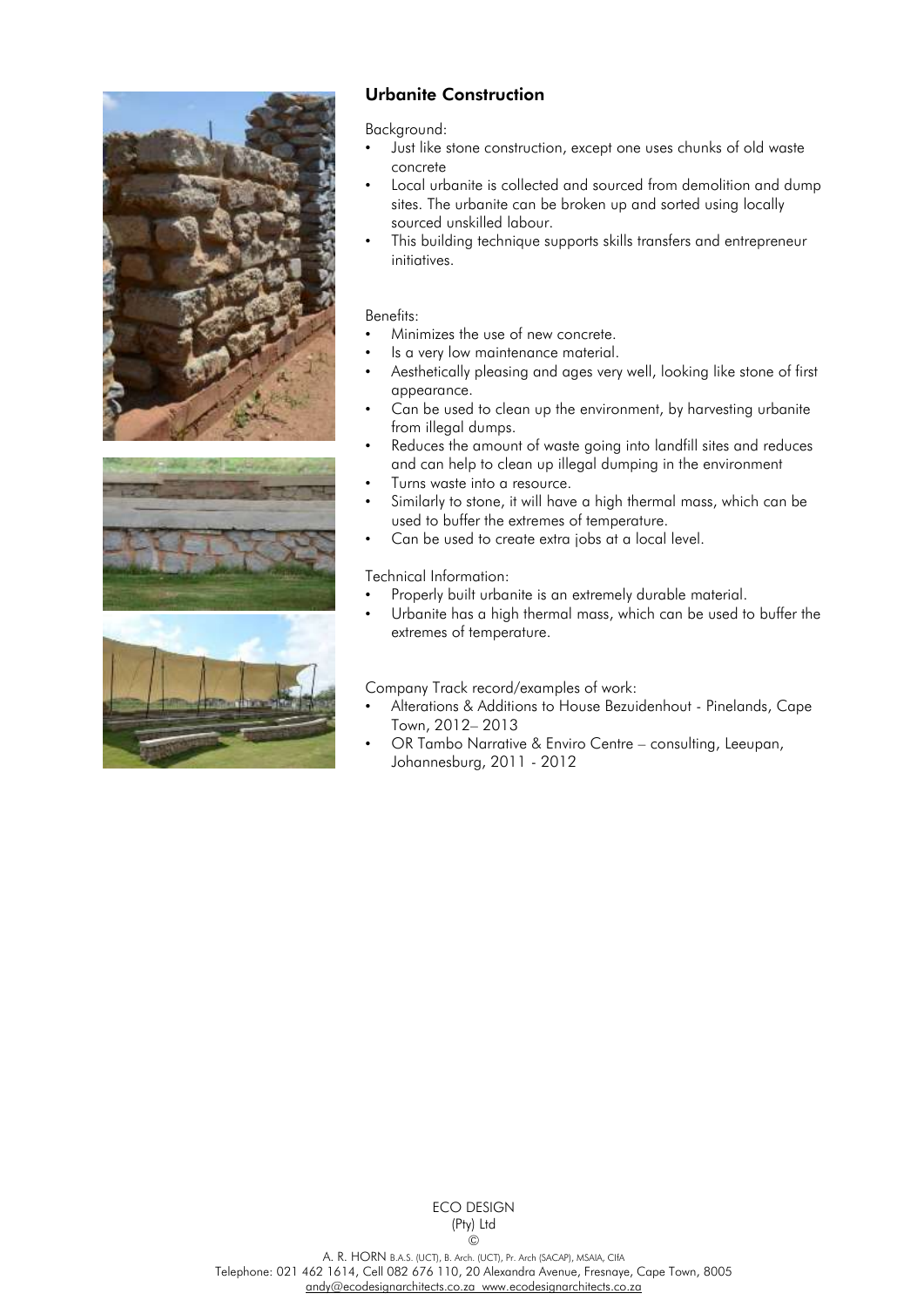

## Adobe Construction / Sun Dried Mud Brick

Background:

- This method has been used for thousands of years with parts of the Great Wall of China as well as some of the pyramids in Egypt being made of adobe brick.
- Most of South Africa's oldest National Building Monuments are made with adobe bricks.
- Adobe bricks are still widely used in many rural parts of the country, i.e. Eastern Cape, Transkei, Zululand, Mpumalanga etc. However their use without proper masonry foundations or damp proofing and the practice of cement plastering, typically compromises their durability.

Benefits:

- This method can be used to increase the job creation and community skills development on site.
- The raw materials are normally readily available and simple tools are needed.
- These walls offer much better thermal comfort performance. The combination of the high thermal mass of the material which offers great thermal stability to structures together with the ability of clay to moderate humidity levels to indoor climates creates a greatly improved level of thermal comfort when compared to standard concrete & brick buildings.
- Unlike cob for instance the adobe brick making process allows for the division of labour, such that one can create additional work with brick production being separate to the actual project construction itself.

Technical information:

- Strengths are typically good for double storey construction.
- This method can be very durable provided good detailing
- with proper damp proofing as well as natural plasters
- (earth and lime) and paints that breath are used.
- The Adobe brick mix is carefully prepared by mixing clay-rich soil/ sand/ straw with the correct proportions.
- The adobe mix is placed in the moulds and the bricks are left out to dry in the sun for one month. The longer it dries the stronger it gets.
- Earth brick building codes have been established in many parts of Central, South and North America. many countries, as well as in New Zealand.

Company track record/examples of work:

- Technical consultant & ECD Centre for CNNIA Architects & VPUU in Delft, Cape Town, 2021
- TWK Resource Centre Training Rooms for CNNIA Architects & VPUU in VilliersDorp, Western Cape. 2017- 2018
- Adobe building & making workshop for CPUT at Rocklands Primary School,, Mitchell's Plain, Cape Town 2015
- Training workshop for Keiskammerhoek Resource Centre, in the Eastern Cape, for a local NGO Ntinga Ntaba kaNdoda, 2014
- OR Tambo Narrative & Enviro Centre Leeupan, Johannesburg, 2010 – 2012
- House Eglin, 2009 2011, Gqnube Green Eco Village,, East London
- Mamre Heritage Revitalization Project for City of Cape Town, Mamre Western Cape, 2010-2011
- Block B of Seven Fountains Primary School for Oprah's Angel Network & East Coast Architects, in Kokstad, KZN, 2006-2007
- Alterations & Additions to House Albla, in McGreggor, Western Cape, 2007.

ECO DESIGN (Pty) Ltd ©

A. R. HORN B.A.S. (UCT), B. Arch. (UCT), Pr. Arch (SACAP), MSAIA, CIfA

Telephone: 021 462 1614, Cell 082 676 110, 20 Alexandra Avenue, Fresnaye, Cape Town, 8005 [andy@ecodesignarchitects.co.za](mailto:andy@ecodesignarchitects.co.za) [www.ecodesignarchitects.co.za](http://www.ecodesignarchitects.co.za/)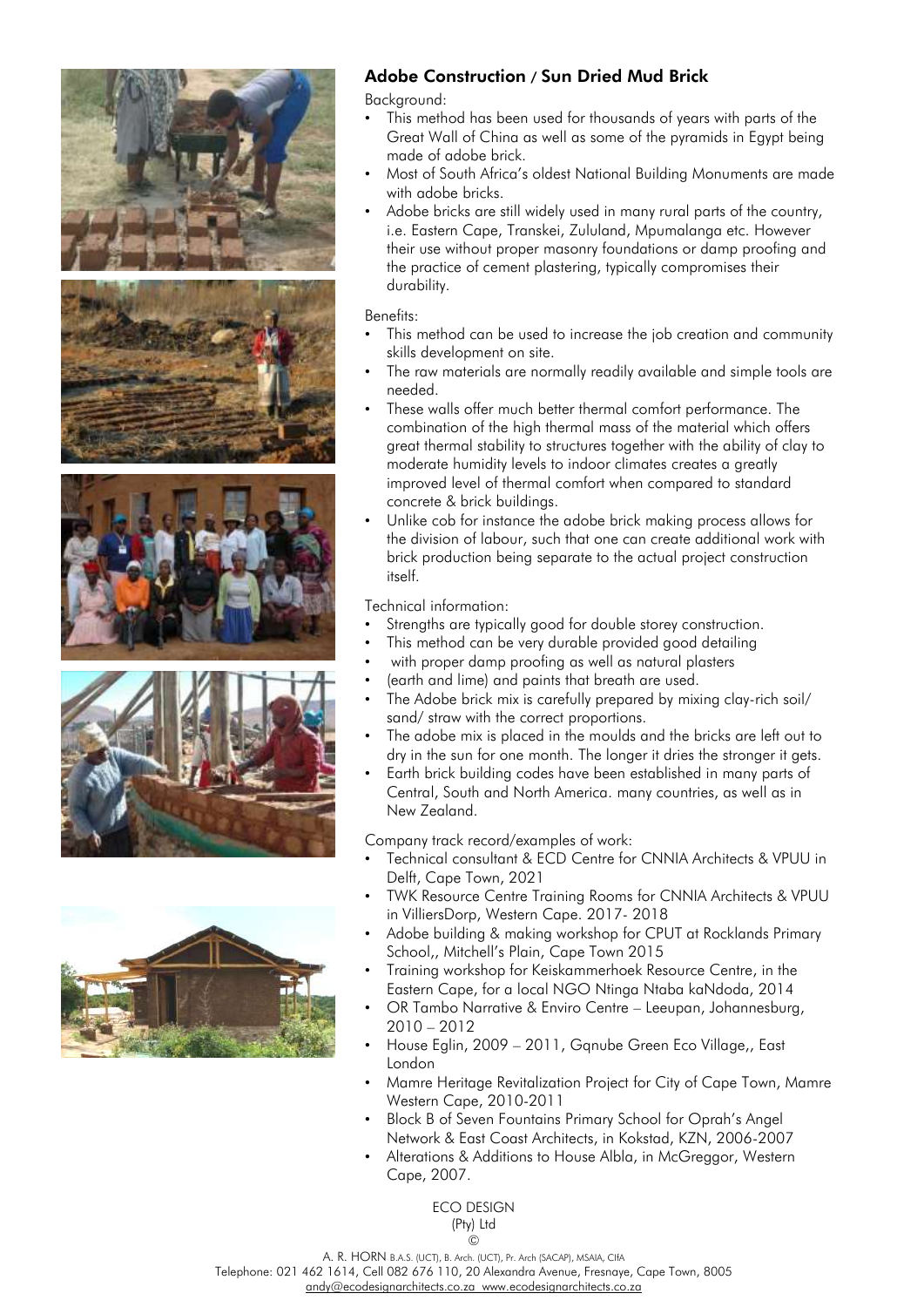









## Straw Bale Construction

Backaround:

- Straw bale building has been around for about 100 years, originating in Nebraska in the USA.
- Straw bale building is easy to construct and suitable to use with unskilled labour of all ages and genders.
- Straw bales are an annually renewable agricultural waste product that is often wasted or burnt by farmers.

Technical information:

- Straw bales are dry packed either as in-fill between structural frames or as load bearing walls where a ring beam plate is tied to the foundations.
- Straw bales are stabilized with horizontal & vertical timber saplings and finished with clay and lime plasters.

#### Benefits:

- Straw bales walls have phenomenal acoustic and thermal properties, resulting in a very high level of human comfort, way superior to any other building material available.
- As the straw is too tightly packed to support combustion and due to its high insulation properties (R value  $=$  R6 to R7), a plastered straw bale wall is exceptionally fire-proof.
- Straw bales are an abundant agricultural bi-product and South Africa currently grows enough straw to provide enough material for 1 million homes every year – more than double the countries present capacity!
- Straw bales are inexpensive to buy as well as dispose of as all waste can be mulched for landscaping purposes.
- Building with bales is relatively easy to learn and lends itself to self-builders and community involvement.

#### Company track record/examples of work:

- House Mendel Hout Bay, Cape Town, Cape Town, 2021
- House Patience Greyton, Workshop, Western Cape, 2019
- House Larsen Workshop, Hilton, KZN, 2014 and 2019
- House Botes, Agte Paarl, Western Cape, 2014
- Smith's Guest House Workshop, Napier 2013
- Green Kruger Lodge Workshop, Marloth Park, Crocodile Bridge, Mpumalanga 2013
- Orphanage at Village of Hope workshop, Grabou, Western Cape, 2013
- Starflower Project house & conference/training facility consulting and workshops, Midrand, Gauteng, 2012
- OR Tambo Narrative & Environmental Centre Consulting, Leeupan, Johannesburg, 2010 – 2012
- House Morris Barrydale, the Karoo, 2008
- House Lula consulting, Gauteng, 2008
- Upgrade of Nieuwoudtville Caravan Park, Namaqualand, 2004-2007 (Won Silver 2005 in the Holcim Awards for Sustainable Construction in the Africa Middle East region)
- Wolvekloof Academy consulting & workshop, Ceres, Western Cape, 2006
- Stanford Valley Conference Centre workshop, Western Cape, 2006
- House McConnel Betty's Bay, Western Cape, 2005
- Gary's Barn -Oude Molen Village, Cape Town, 2005
- House Brodie Scarbourgh, Western Cape, 2003
- House Patience Greyton, Western Cape, 2002
- House Salters Teslaarsdal, Western Cape, 1999
- House Prinsloo Elands Bay, Cape West Coast,1998

ECO DESIGN (Pty) Ltd  $\odot$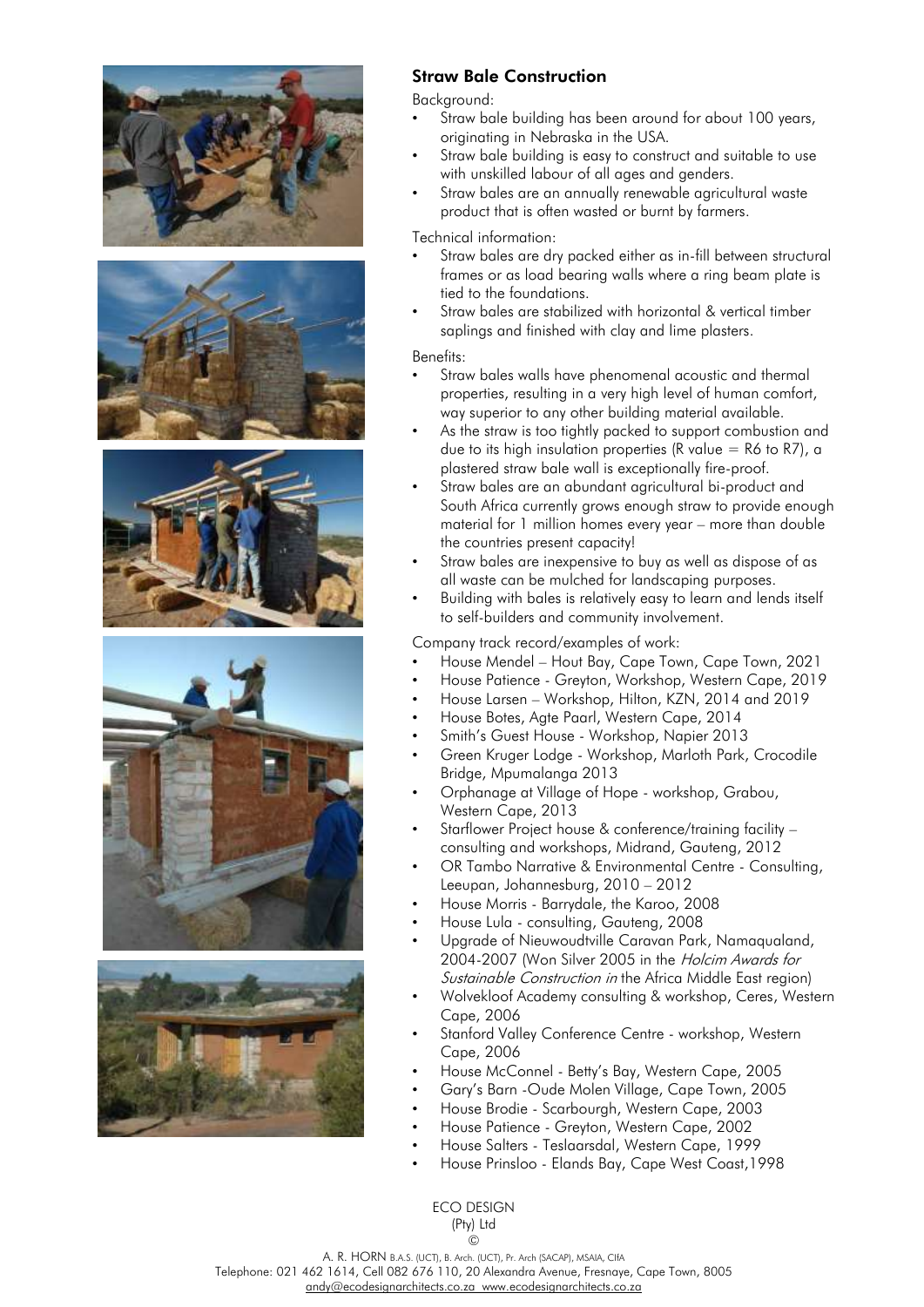





## Cob Buildings

#### Background:

- Numerous cob buildings found in Devon and Cornwall are well over 500 years old.
- Locally Tuinhuis at the houses of parliament in Cape Town is over 300 years old.
- No complicated machines or tools are required, simply lots of labour and only very basic skills.

#### Benefits:

- This material is a very durable form of earth construction.
- Cob has higher tensile strength than other types of earth construction, which in general is weak in tension.
- Offering relatively good levels of thermal comfort with a high level of thermal mass and humidity exchange.
- Mixing and building with cob is very simple and easy to work with.
- It requires no specialist tools.
- Is well suited to community participation.
- Materials can often be sourced from the site itself saving on transport costs.
- It is also extremely versatile due to its sculptural qualities and is often used in combination with other natural building methods, like straw bale and sand bag wattle and daub etc.

Technical information:

- A mixture of clay, straw and sand is mixed together into a stiff consistency and packed directly onto a masonry plinth wall.
- The straw acts as reinforcing and while the compacted earth and sand mix create the compressive strength.
- While cob can be mixed manually this process is very slow. Various forms of mechanization can be employed to greatly speed up the mixing process.
- The walls need to dry sufficiently as they are built to avoid slumping, so generally one can only built about 300mm a day.

Company Track record/examples of work:

- House Ashmole 2009-2010, Stellenbosch
- House Perry Masepumalela informal settlement, Kommetjie, Cape Peninsular, 2007
- House Brodie Scarbourgh, 2003
- Community Edu-care for Flower Valley Conservation Trust Gansbaai, Western Cape, 2002
- Note that all straw bale projects undertaken 1998 2019, have incorporated elements of cob construction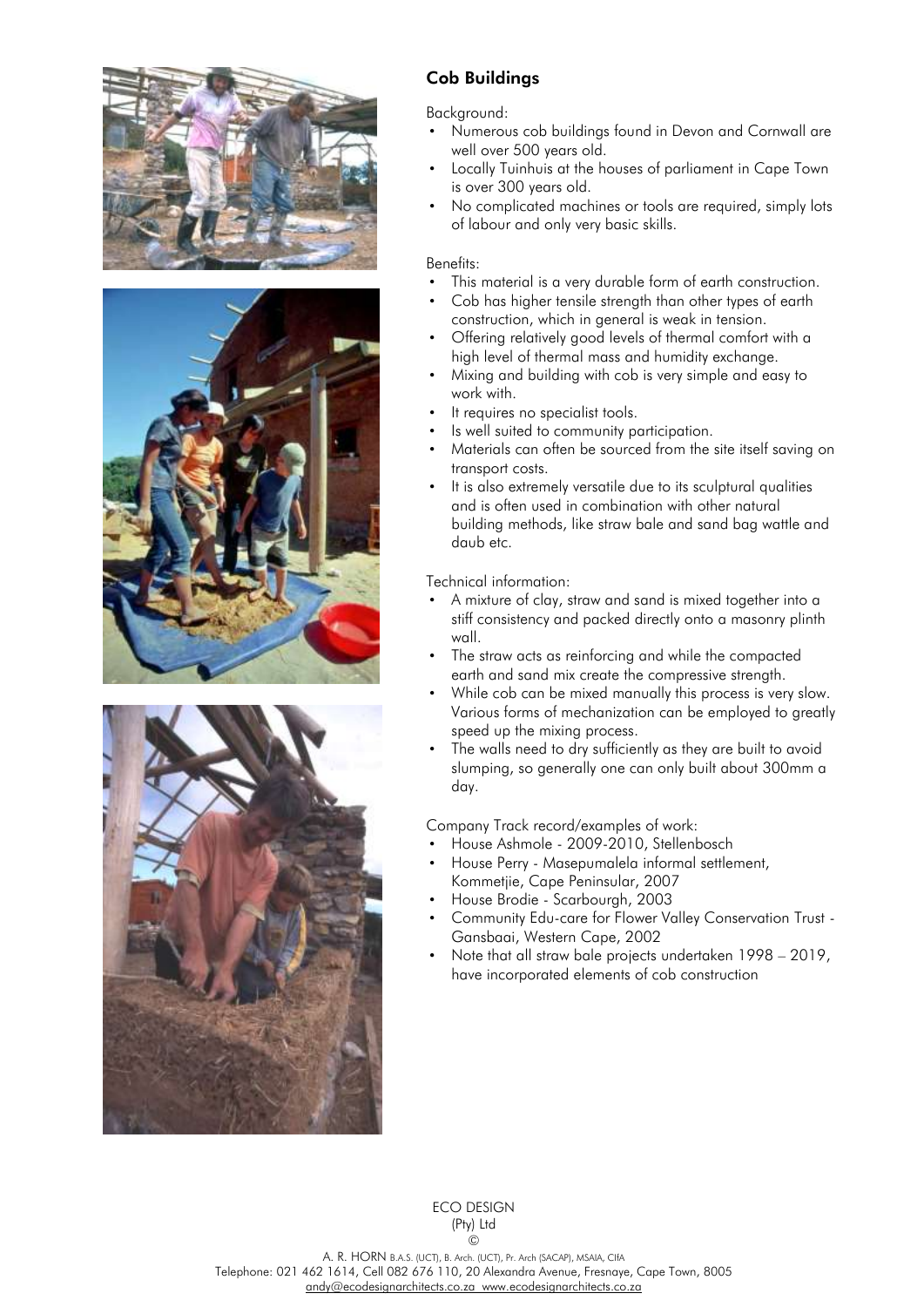





## Rammed Earth

Background:

- Rammed earth dates back as far as 5000 BC where it was used commonly in China.
- Rammed earth is still a common building material in parts of North Africa, like Yemen and Morocco.
- This technology became very popular in parts of France in the 1700's where it became known as Pisé de Terre as well as in the USA in the early 1800's.
- Rammed earth was widespread in Zimbabwe after the 2nd world war.
- In 2012 the SADC Bureau for the Harmonization of Standards adopted the Zimbabwe code for rammed earth Construction for all SADC countries.
- Many buildings exist nowadays in all climatic regions of the world.

#### Benefits:

- This material is very durable.
- Offering very good levels of thermal comfort.
- Materials can often be sourced from the site itself saving on transport costs.
- A raw off-shuttered wall gives a smooth beautiful finish itself and these days is typically left without further plastering or painting.

## Technical information:

- A formwork is first built, usually out of wood or plywood, to act as a mold for the desired shape.
- A moist mixture of clay, sand & gravel is poured into the formwork in layers of 10-15cm & is compacted by ramming.
- Rammed earth using re-bar, wood or bamboo reinforcement can prevent failure caused by earthquakes or heavy storms.
- Without mechanical tools rammed earth construction can be very time consuming.
- This method of construction lends itself to high levels of mechanization and can be done very speedily, however it requires extensive testing at the beginning.

Company Track record/examples of work:

- House Klipspringer, Wild Rivers Estate, Hoedspruit, Mpumalanga, 2020-2021
- House Botes, Agte Paarl, Western Cape 2014.
- OR Tambo Narrative & Enviro Centre Leeupan, Johannesburg, for Oddessy Architects and the Ekurhuleni Municipality, 2010 – 2012

ECO DESIGN (Pty) Ltd ©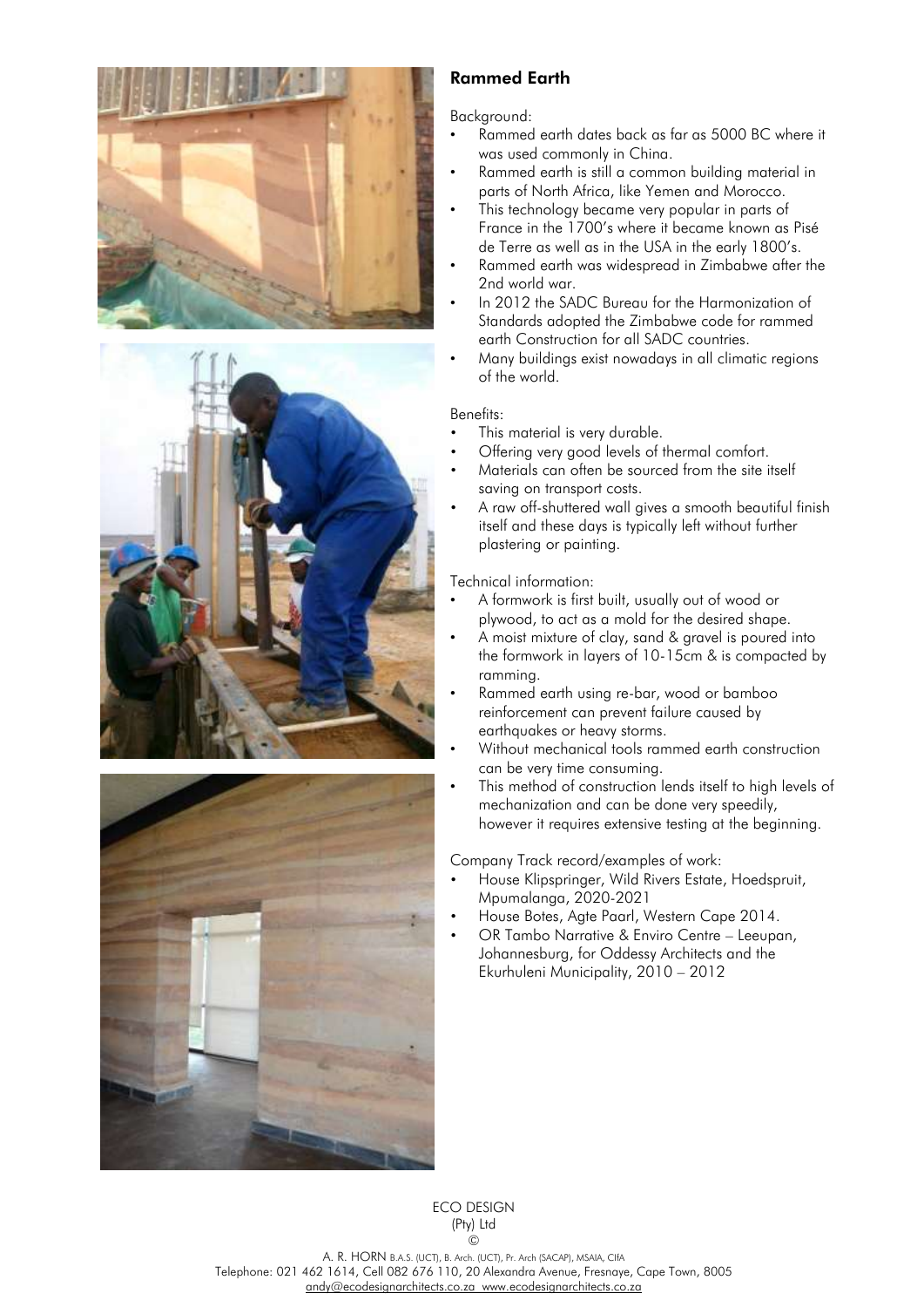



## Light clay construction / Leichleim

Background:

- Used for many 100's of years in Germany & medieval northern Europe
- The 300 year old double storey town museum in Genadendal near Greyton in the Western Cape is made of clay straw roles.
- It can be used for both internal and external walls as well as for ceilings, and is commonly compressed between a frame.

#### Benefits:

- Materials can be sourced from the site itself and is easy to work with.
- Simple tools are required.
- Offers very high levels of insulation for relatively thin walls.

#### Technical Information:

- The timber framing structure, Shutter work is constructed and fixed in position.
- A mixture of clay, straw and sand is mixed together and placed between a shutter framework and compressed.
- 2 layers of shuttering are compressed and then the shutters are successively leapfrogged over each other panel by panel.

#### Track record/examples of work

- Production of light clay straw panels & clay straw panel repair work for restoration Guga S'thebe Theatre (after fire damage), in Langa, Cape Town 2021
- Technical feasibility study for CNNIA archiects for the TWK Resource Centre for VPUU Villiersdorp, Western Cape, 2016
- Staff housing for Organic Farm Shehaan, outside Lusaka, 2008
- Stanford Valley Conference Centre workshop 2006 made partial use of light clay straw panels.
- Eco Design held a light-clay construction workshop at the Cob Colloquium in December 2006 for the McGreggor's Centre for Alternative Technology.

ECO DESIGN (Pty) Ltd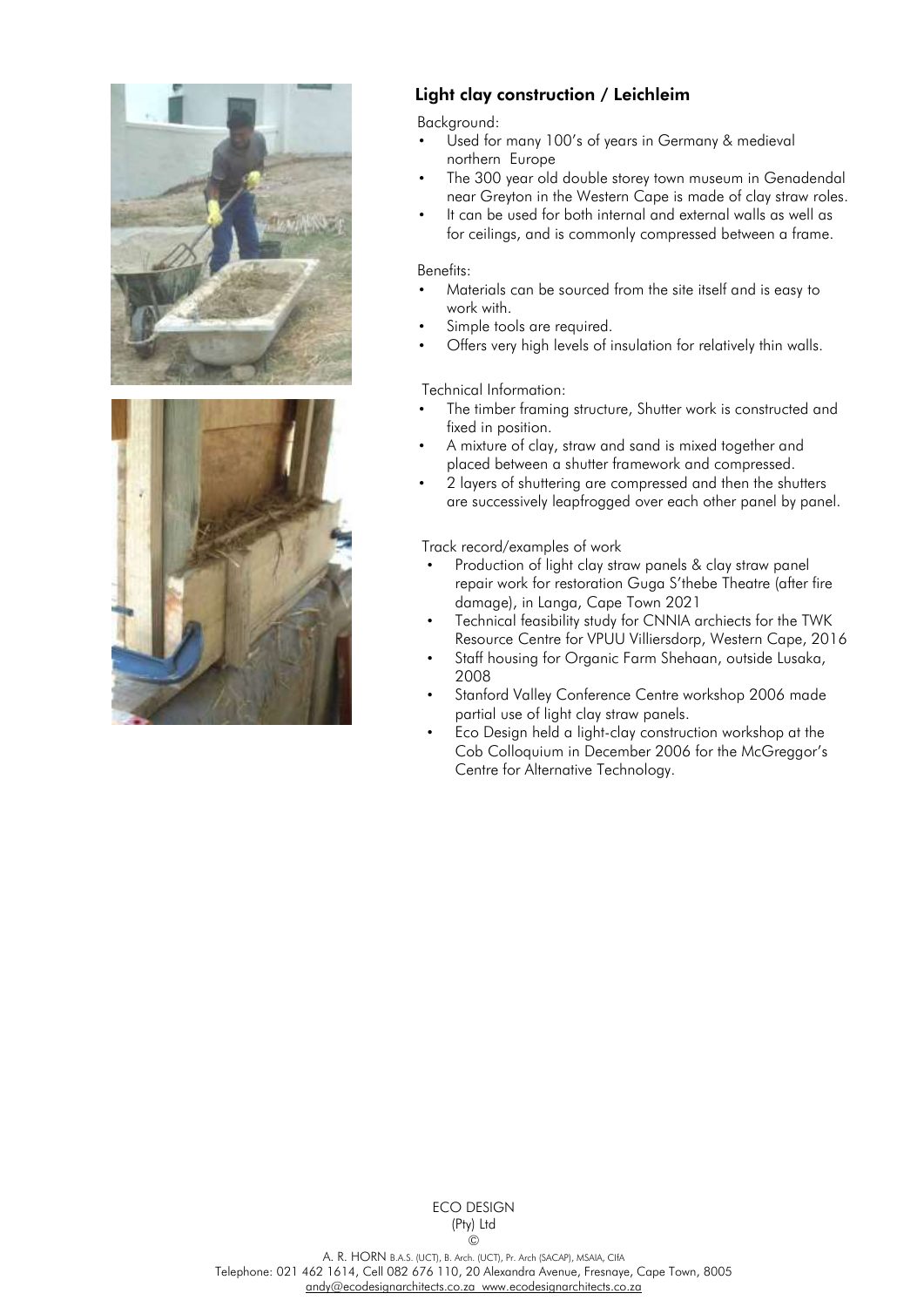



## Wattle Daub Construction

Backaround:

- Wattle and daub can be found in many parts of the world, with some structures many hundreds of years old.
- This method is already in widespread use around the country.
- However due to the lack of timber treating and poor or lack of proper damp proofing and the absence of a masonry base wall, this method is not nearly as durable as it should be when these simple improvements are incorporated.

#### Benefits:

- With simple improvements this system can be made much more durable and socially acceptable.
- The existing skills and resources are commonly available to the informal sector, and just need education and supply of lime.
- Allow for the use of readily available building rubble and alien vegetation, favouring labour cost over material cost.

Technical information:

- Stone, earth clumps or rubble is sourced from recycling dumps and placed in a timber frame work.
- The walls are plastered using clay and lime based plasters.
- A good foundation & footing i.e. stone, brick etc is used.
- Boron treated or bio-dynamically harvested timbers are used.
- Local saplings are nailed or bound to upright poles forming frame work for the wall structure.

Company Track Record of Work:

• Stanford, Valley Farm workshop building, Stanford Valley, Western Cape.

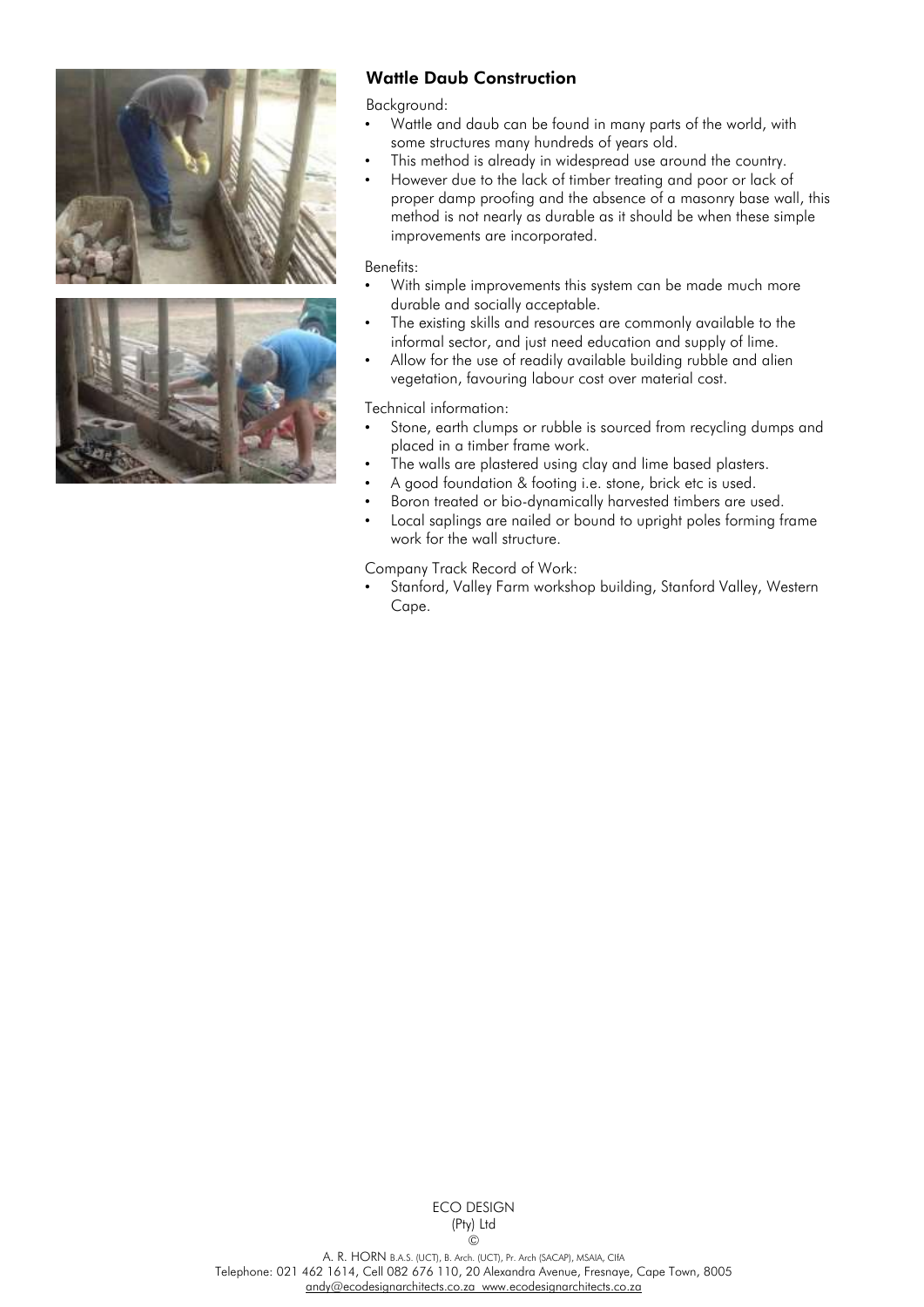





## Hempcrete – Hemp lime construction

Background:

- First used in France since the early 1990's and developed around repair work to old medieval timber frame wattle and daub structures.
- A mixture of the woody inner part of hemp stalks know as shiv and an hydraulic or fast setting [lime](https://materialdistrict.com/?s=lime) is mixed with water and used as a non-load bearing in-fill material and can be used for the construction of walls, ceilings and roofs
- It can be used for both internal and external walls as well as for ceilings, and is commonly compressed between lightweight timber frames.
- Historically Japan has a century's old tradition of using the finer hemp fibres in the recipes of their traditional lime and clay plaster finishes.

#### Benefits:

- Hempcrete can be used to make pre-fab blocks, as an insulating base plaster or sprayed-on material, but is most typically poured manually into a [wooden](https://materialdistrict.com/?s=wood) construction for a high performance plastered masonry wall effect with a seamless result.
- While the material sourcing currently has challenges, it is a simple building process requiring fairly basic skills and tools.
- Creates high levels of thermal and sound insulation.
- The material is lightweight so good for alteration works.
- The material offers a healthy indoor environment as being vapour open it works as a phase change material helping balance out indoor humidity levels.
- It is also fire, wind, rot and fungi-proof.
- The timber and hemp that is trapped in the walls along with the lime as it carbonates, effectively become a form of carbon sink and so helping he construction be more carbon neutral.

Technical Information:

- Typically used non-structurally as a fill material, it is mixed on site, poured between shutters and then lightly tamped around a lightweight timber framing structure.
- Shutter work is temporarily fixed in position to the timber framing.
- In Europe hemp shiv is mixed with a fast setting Hydraulic lime.
- However, South Africa does not have sources of hydraulic lime. As such a small amount of cement or mix of furnace slag and metakaolin or other pozzolanic admixtures are needed in the mixture to facilitate a faster setting process.
- Officially most hemp is still imported, with a limited number of temporary growing licences having been issued to date, with only rudimentary processing methods being employed.

Track record/examples of work

- Voluntary building participation at Yiza Ekhaya Soup Kitchen, Kuyasa, Cape Town 2015
- Council plans for Wol & Wolf Architects for House Wolf, Bokaap, Cape Town 2014
- Alts & Adds to House Louw, Rondebosch, 2014

ECO DESIGN (Pty) Ltd  $\odot$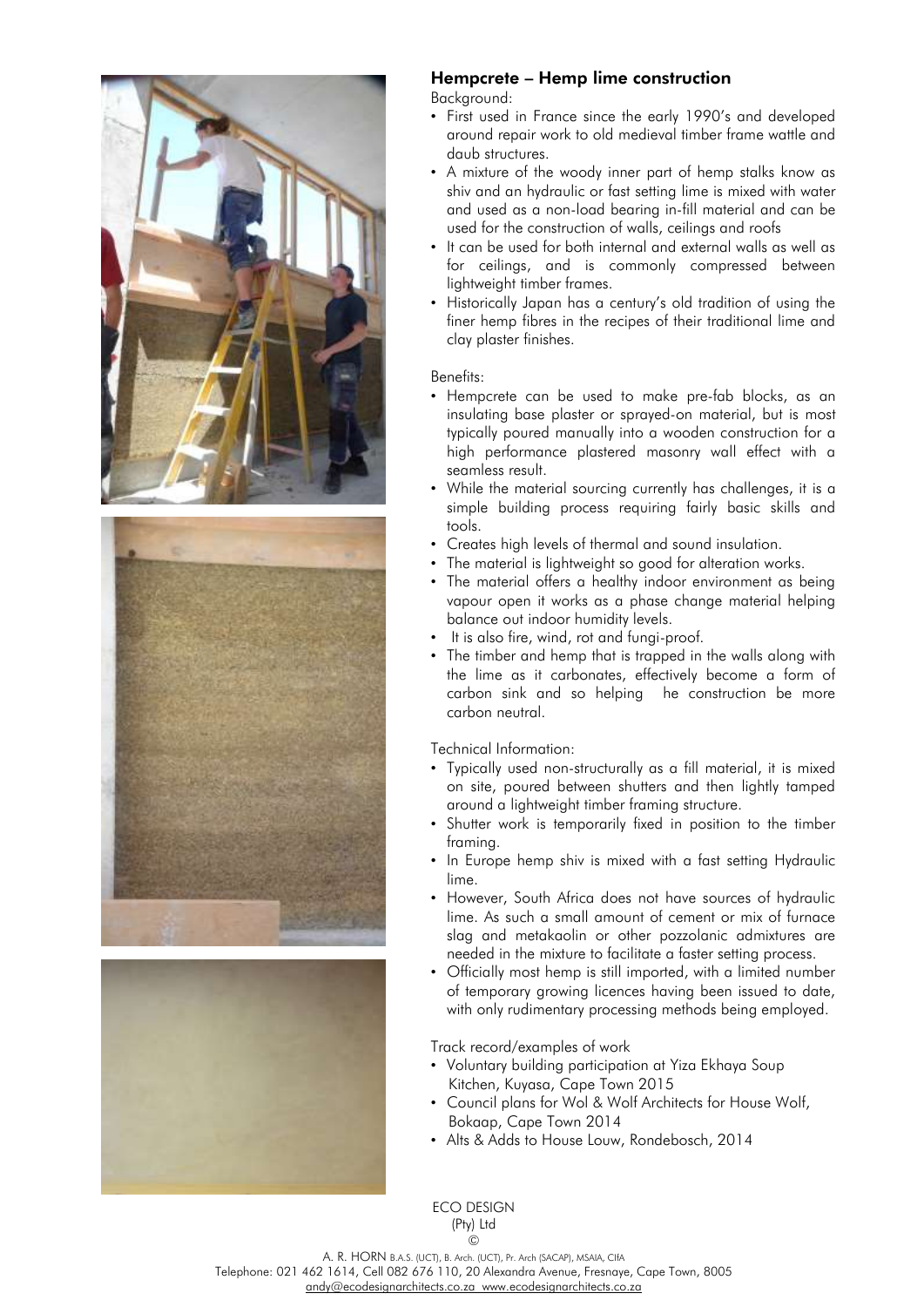





## Compressed Earth Block

Background:

- The first compressed earth block press was a manual press and was developed in Colombia in 1956.
- Bricks can be made on site using local earth with a small addition of cement or lime stabilizer.
- The soil is highly compressed using hydraulic pressure, resulting in a very dense stabilized earth brick.

#### Benefits:

- Avoids wastage with packaging (Saves landfill costs).
- Costs 20% less than a conventional brick.
- 80% of the cost of the bricks goes toward creating work onsite.
- Durability Stabilized bricks can be used as face bricks.

Technical information:

- Building blocks made of clay soils with 3- 5% of lime or cement stabilizer.
- The mixture is then mixed with a minimal amount of water and then compressed using a Hydraulic press.
- The bricks are then cured before use.
- Bricks can be used for dome & vault construction (Avoiding use of conventional structural materials for roofs)
- Attachments can be purchased to manufacture different shaped brick as well as various roof-tiles.

Company Track record/examples of work:

• Alliance Francaise Cultural Centre – Cape Town, 1997 (Project Architect for ACG Architects)

A. R. HORN B.A.S. (UCT), B. Arch. (UCT), Pr. Arch (SACAP), MSAIA, CIfA Telephone: 021 462 1614, Cell 082 676 110, 20 Alexandra Avenue, Fresnaye, Cape Town, 8005 [andy@ecodesignarchitects.co.za](mailto:andy@ecodesignarchitects.co.za) [www.ecodesignarchitects.co.za](http://www.ecodesignarchitects.co.za/)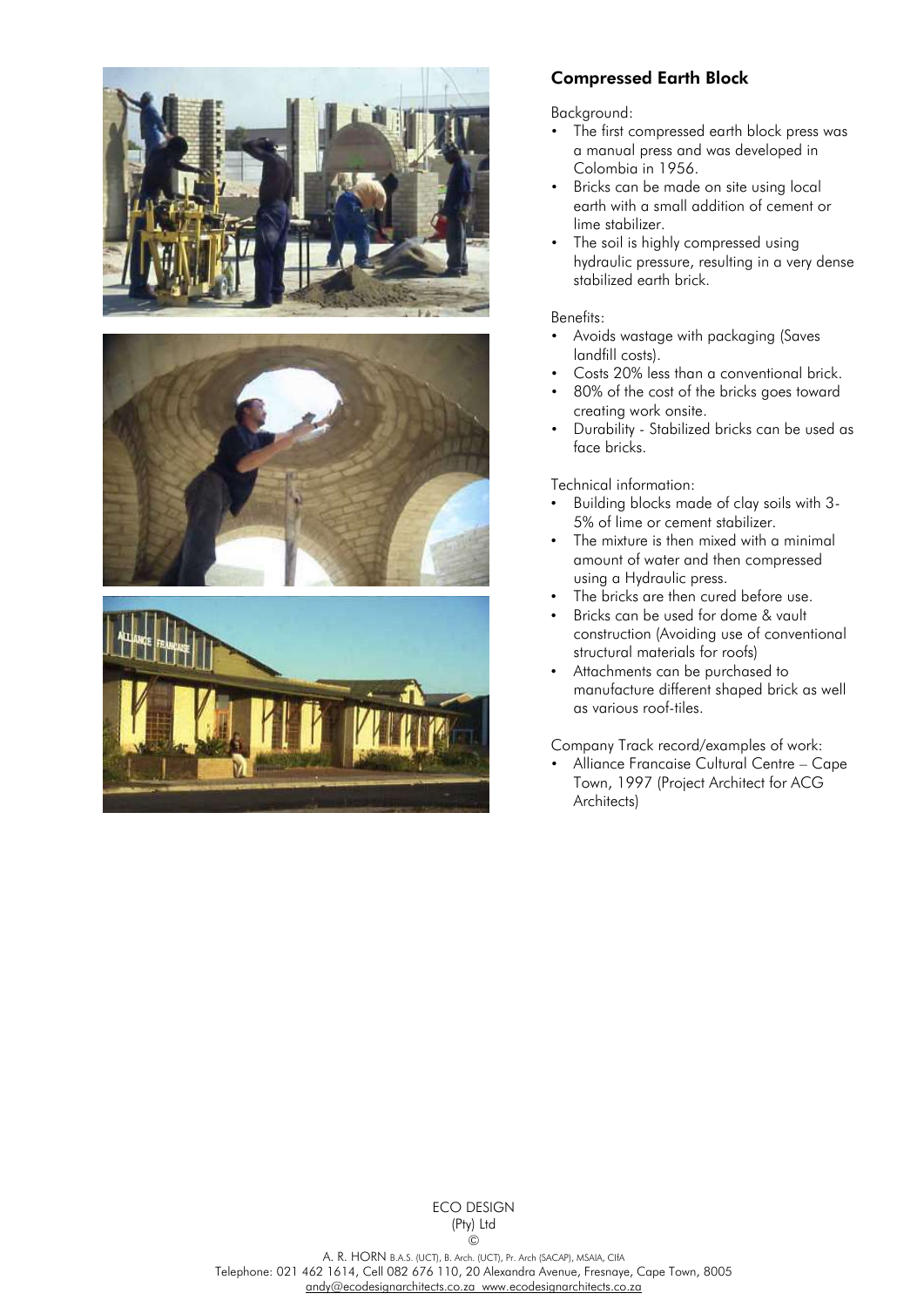







## Sandbag Building Technology

Background:

- Various sandbag building systems have been used over the last 100 years or so, originating in the military.
- In 2003 Eco Design Architects developed their own generic design for using sand bags in conjunction with timber ladder frames for use in the Twin Streams Staff housing project.

#### Benefits:

- Allows for use of freely available local and scrap material.
- Is a very solid durable construction
- Has excellent thermal and acoustic properties
- Involving Community: Allows for the settir up of a series of Micro-enterprises with use of local material, i.e.
	- Harvesting timber poles
	- Treating timber with non-toxic timber preservative
	- Collecting sand/rubble and salvaging small dimensioned timbers
	- Timber ladder manufacture
	- Bag manufacture.

Cost effective as the simplicity of construction means one can used unskilled labour to build the walls.

Technical information:

- Aside from the foundations, this system requires no cement or binder, and besides sand, the bags can be filled with clay, rubble or gravel.
- Bags are dry-packed between timber ladde frames, which are positioned vertically at approx 1,0m centres and reinforced with a timber ring beam plate at 2,4m height.
- The clay and lime plastered walls provide superior insulation when compared to regular concrete block construction.

Company Track record/examples of work:

- House Olivier, Kromme Valley Farm Clan William, 2019
- Office Renovations Eco Design Offices 2014 and 2018
- House by Marion Whiteman, Bathurst, Eastern Cape 2012.
- Jozini Lodge, Swaziland, 2010
- Building system design used for 8 chalets for West Coast National Park by Studio 44 2008
- Twinstreams Environmental Centre Staff Housing – Mtunzini, KZN, 2004. This project was awarded the Sustainable Building Best Practice Award for Africa at the Africa regional Sustainable Building Conference held at Speer 2004.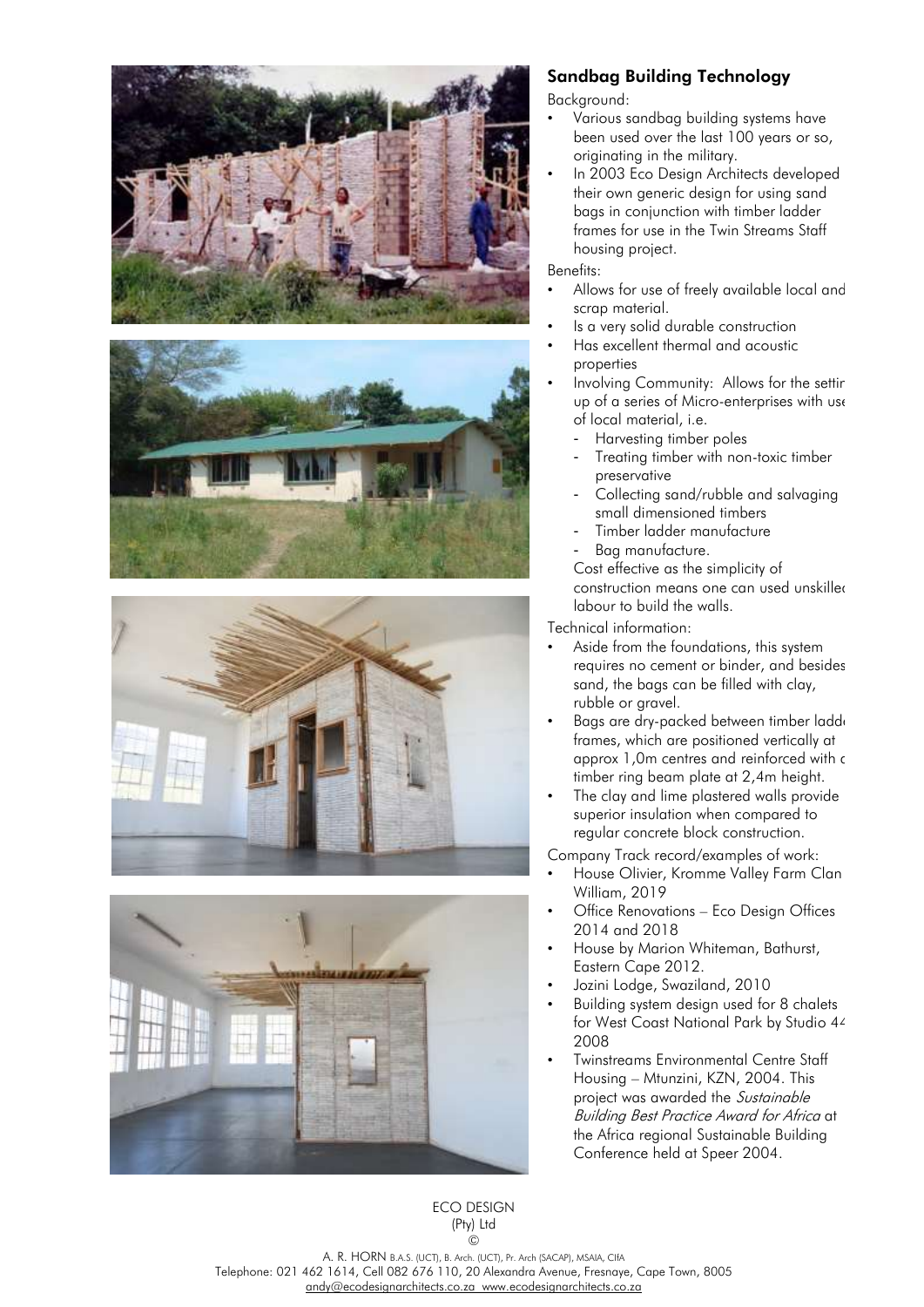







## Bottled Walls / Windows

#### Background:

The most famous local bottle wall constructions can be found at the owl house in New Bethesda and were built over 60 years ago.

#### Benefits:

- Recycling waste reduces landfill.
- Additional jobs can be created on site.
- Bottles can be used to create beautiful patterns of light.
- The walls create good insulation.

Technical information:

- The tapered ends of bottles are cut off and taped end to end so as form a sealed tube of glass.
- The tubes are stacked in a pattern and either set in cob, lime or cement.
- Lime and white cement are more effective at reflecting light through the glass. Tinfoil or waste material with a reflective surface can be wrapped around to further enhance the quality of light.

Company Track record/examples of work:

- House Olivier, Kromme Valley Farm, Clan William, 2019
- Yiza Ekhaya Soup Kitchen Kuyasa, 2015
- House Ndumiso Dlamini, Lyndock Eco Village, Stellenbosch, Western Cape 2013
- House Eglin, 2009 2011, Gqnube Green Eco Village, East London
- House Sidler Milnerton Cape Town, 2006
- House Brodie Scarborough, Cape Peninsular, 2003
- House Patience Greyton, Cape Province, 2002
- House Lijnes Noordhoek Cape Peninsular, 2001